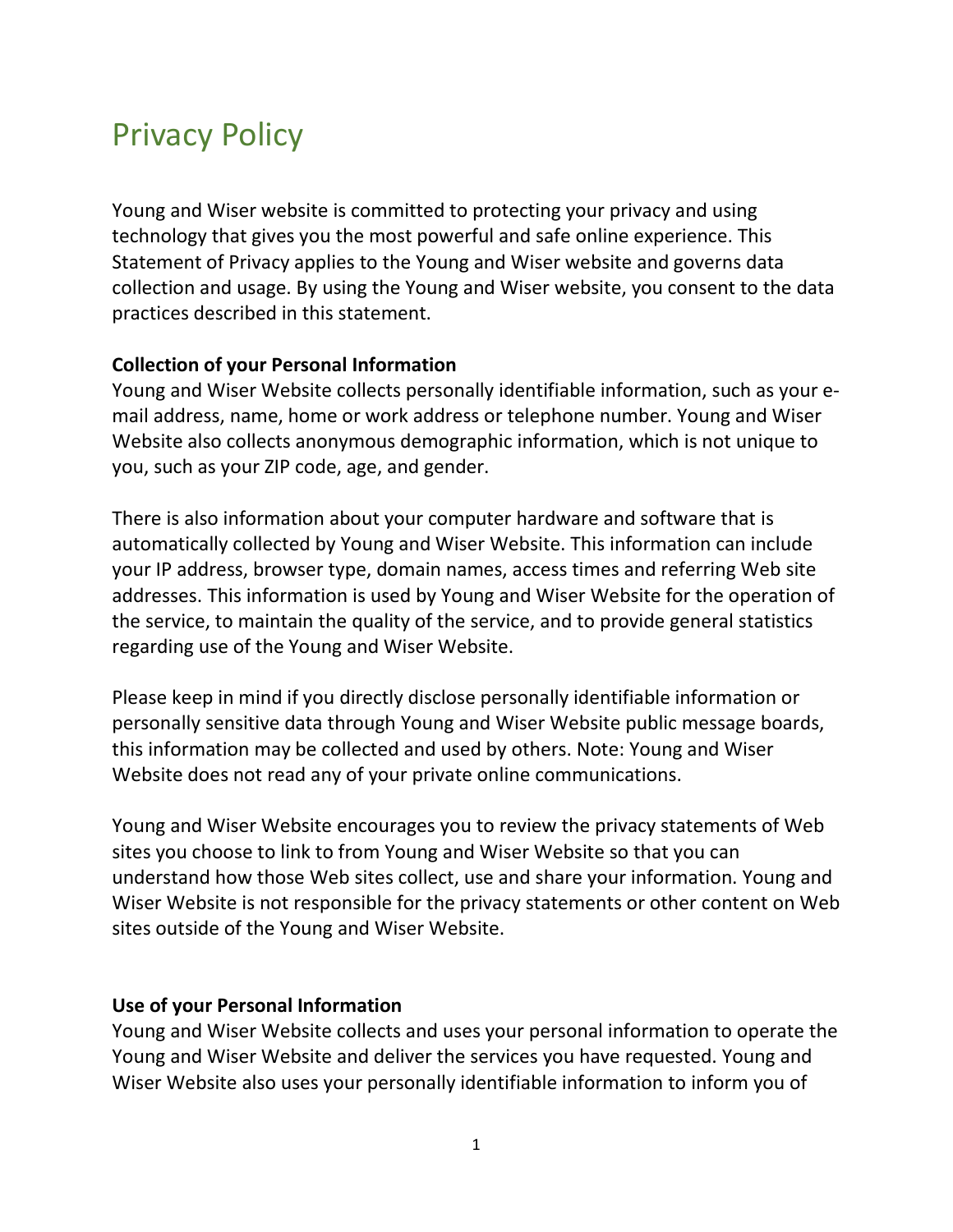other products or services available from Young and Wiser. Young and Wiser Website may also contact you via surveys to conduct research about your opinion of current activities or of potential new activities that may be offered.

Young and Wiser Website does not sell, rent or lease its customer lists to third parties. In addition, Young and Wiser Website may share data with trusted partners to help us perform statistical analysis, send you email or postal mail, provide customer support, or arrange for deliveries. All such third parties are prohibited from using your personal information except to provide these services to Young and Wiser Website, and they are required to maintain the confidentiality of your information.

Young and Wiser Website does not use or disclose sensitive personal information, such as race, religion, or political affiliations, without your explicit consent.

Young and Wiser Website keeps track of the Websites and pages our customers visit within Young and Wiser Website, in order to determine what Young and Wiser Website services are the most popular. This data is used to deliver customized content and advertising within Young and Wiser Website to customers whose behavior indicates that they are interested in a particular subject area.

Young and Wiser Website will disclose your personal information, without notice, only if required to do so by law or in the good-faith belief that such action is necessary to: (a) conform to the edicts of the law or comply with legal process served on Young and Wiser Website or the site; (b) protect and defend the rights or property of Young and Wiser Website; and, (c) act under exigent circumstances to protect the personal safety of users of Young and Wiser Website, or the public.

#### **Use of Cookies**

The Young and Wiser Web site uses "cookies" to help you personalize your online experience. A cookie is a text file that is placed on your hard disk by a Web page server. Cookies cannot be used to run programs or deliver viruses to your computer. Cookies are uniquely assigned to you and can only be read by a web server in the domain that issued the cookie to you.

One of the primary purposes of cookies is to provide a convenience feature to save you time. The purpose of a cookie is to tell the Web server that you have returned to a specific page. For example, if you personalize Young and Wiser Website pages, or register with Young and Wiser Website site or services, a cookie helps Young and